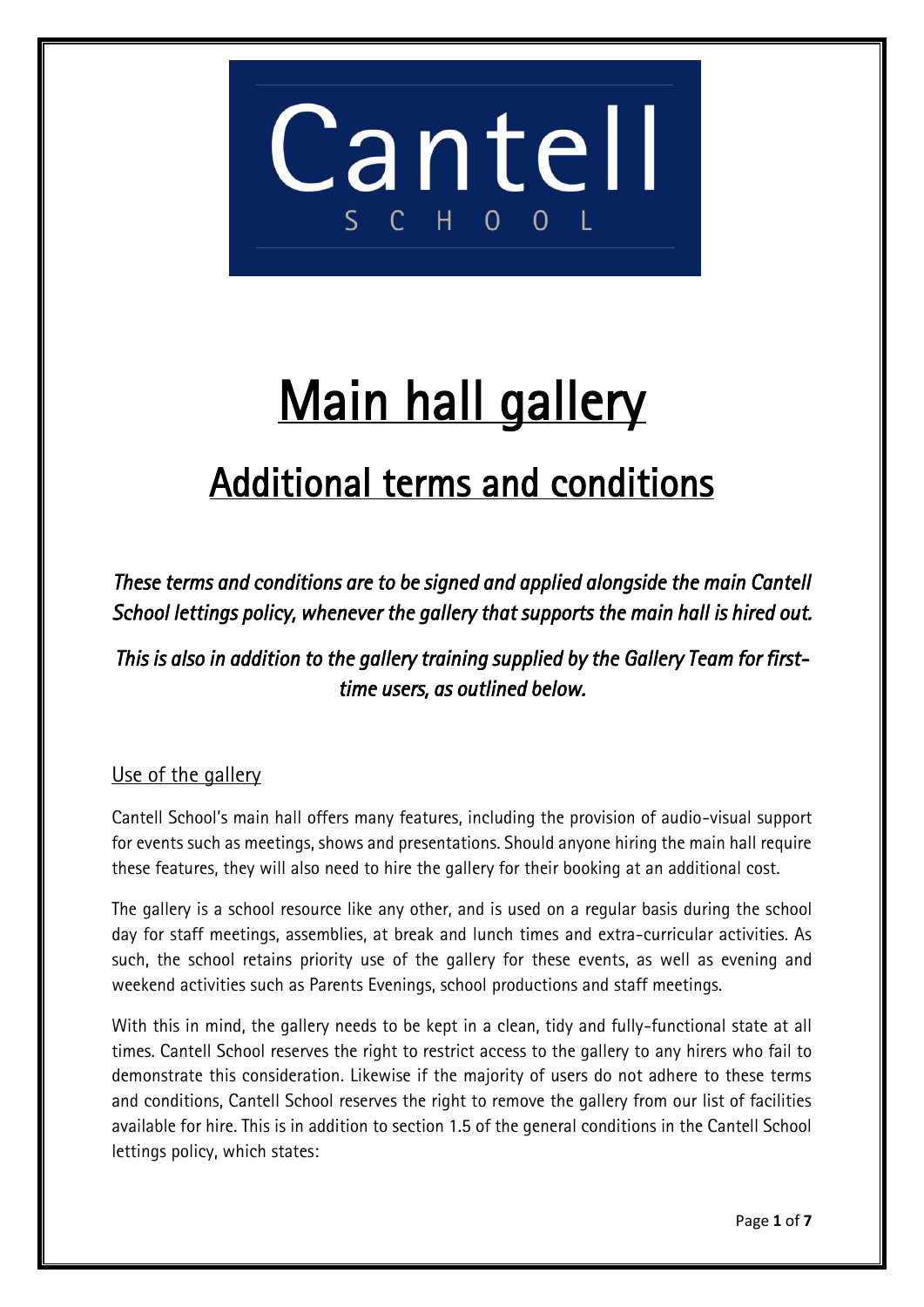"The Hirer is responsible for leaving the Premises hired in a clean, neat and tidy condition and must place rubbish in black bags, which must be deposited in the external refuse bins. If the Hirer fails to leave the premises clean, neat and tidy, the school's cleaners will clean the premises and will charge the additional cost to the Hirer."

#### Preparation for using the gallery

Before using the facility for the first time, one of the hirers must arrange a short training session with the Gallery Team. This usually takes under half an hour. This is to ensure the hirer is comfortable using the equipment, and is aware of any health and safety issues that they may come across on the gallery. By signing these terms and conditions you agree that if you have not arranged this training by the time of your booking, Cantell School may deny you access to the facility. This is to ensure that the equipment is used properly and safely, and to minimise problems for hirers at the time of their hire, as on-site technical assistance is not always available.

#### Using the gallery

Users MUST familiarise themselves with both the 'Gallery rules' and 'Gallery guide' documents. They are provided alongside these terms and conditions, and are on display on the gallery itself.

As part of the preparation training, hirers should discuss their specific requirements with the Gallery Team so the correct equipment is provided. If specialist equipment is needed, Cantell School may apply an additional charge at our discretion. Likewise an indication should be made as to how many people will be on the gallery at the time of hire. The Gallery Team will provide the hirer with community login details at this stage to access the computers.

If a problem arises that has not been covered by the preparation training, or there is an accident of any kind, please notify the community receptionist as soon as possible. This is so accidents can be recorded to avoid misunderstandings.

Should any damage or faults up on the gallery be discovered by school staff, which have not been reported to the community receptionist, Cantell School reserves the right to investigate the cause of such matters, using the booking schedule and on-site CCTV. If it is found that substantial damage has been caused by a hirer, the school may seek to recover the repair or replacement costs of the items concerned. Please bear this in mind when using the equipment, and take great care at all times, as much of the equipment on the gallery is very expensive and difficult to replace.

If hirers experience technical difficulties that neither they nor on-site staff can resolve, the contact details of the Gallery Team are on the gallery rules document. Please use these details responsibly, only for serious issues that cannot be worked around and do not hand them out to anyone not involved with the gallery.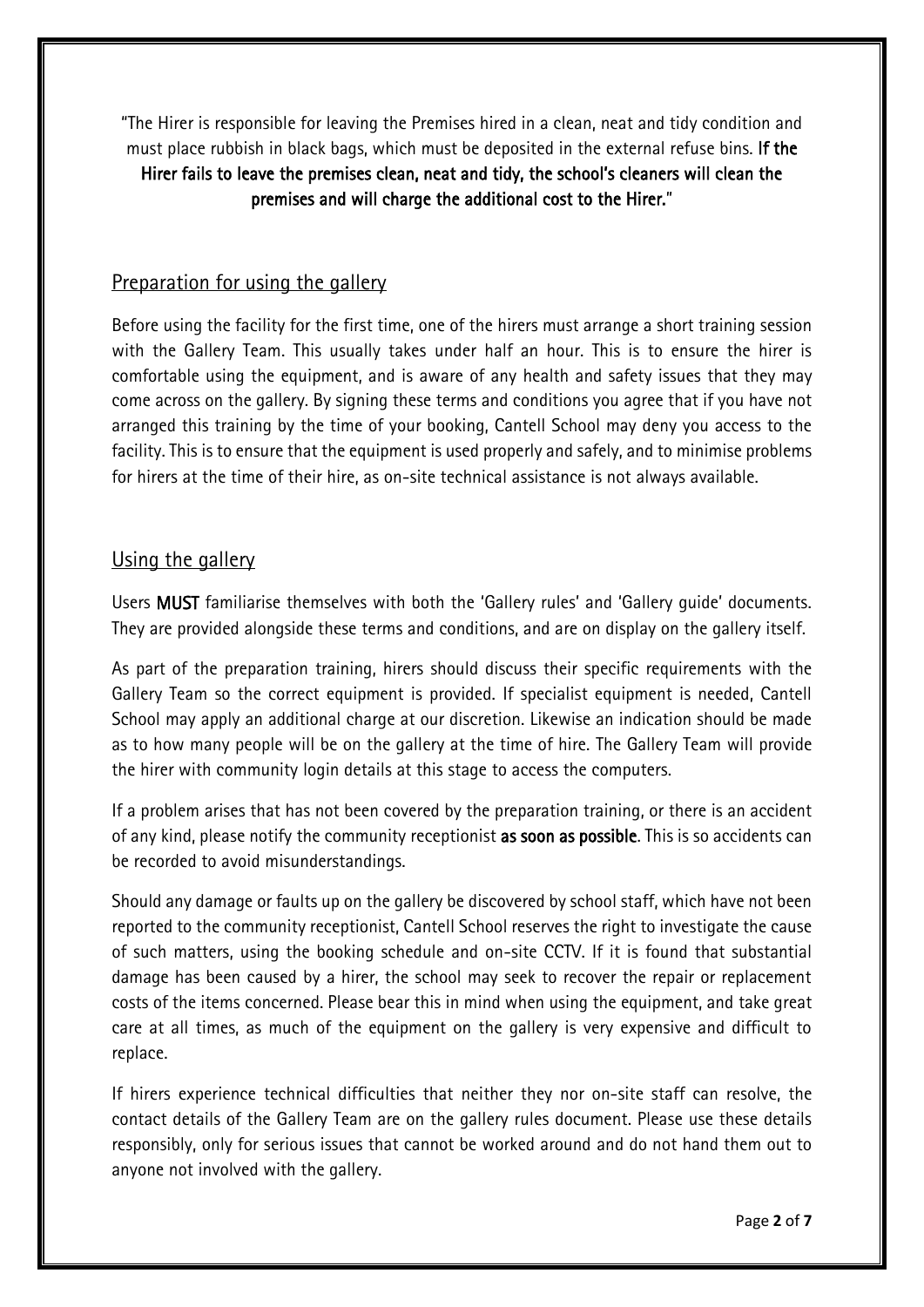When a session on the gallery comes to an end, the hirer **MUST** ensure all settings are returned to the positions, outputs and levels that they were originally found in. This is to minimise impact on the next school day. If hirers continually fail to do this, they will be warned at first, and may not be allowed back on the gallery if a second warning is required.

#### **Declaration**

I hereby confirm I have read and agree to these terms and conditions, in conjunction with the main Cantell School lettings policy, on behalf of the persons/group hiring the main hall gallery. I also confirm I have read through the attached 'Gallery guide' and 'Gallery rules' documents, and will also arrange the first-time user training with the school's Gallery Team.

Hirer signature: **William School** 

Date:  $\frac{1}{\sqrt{2}}$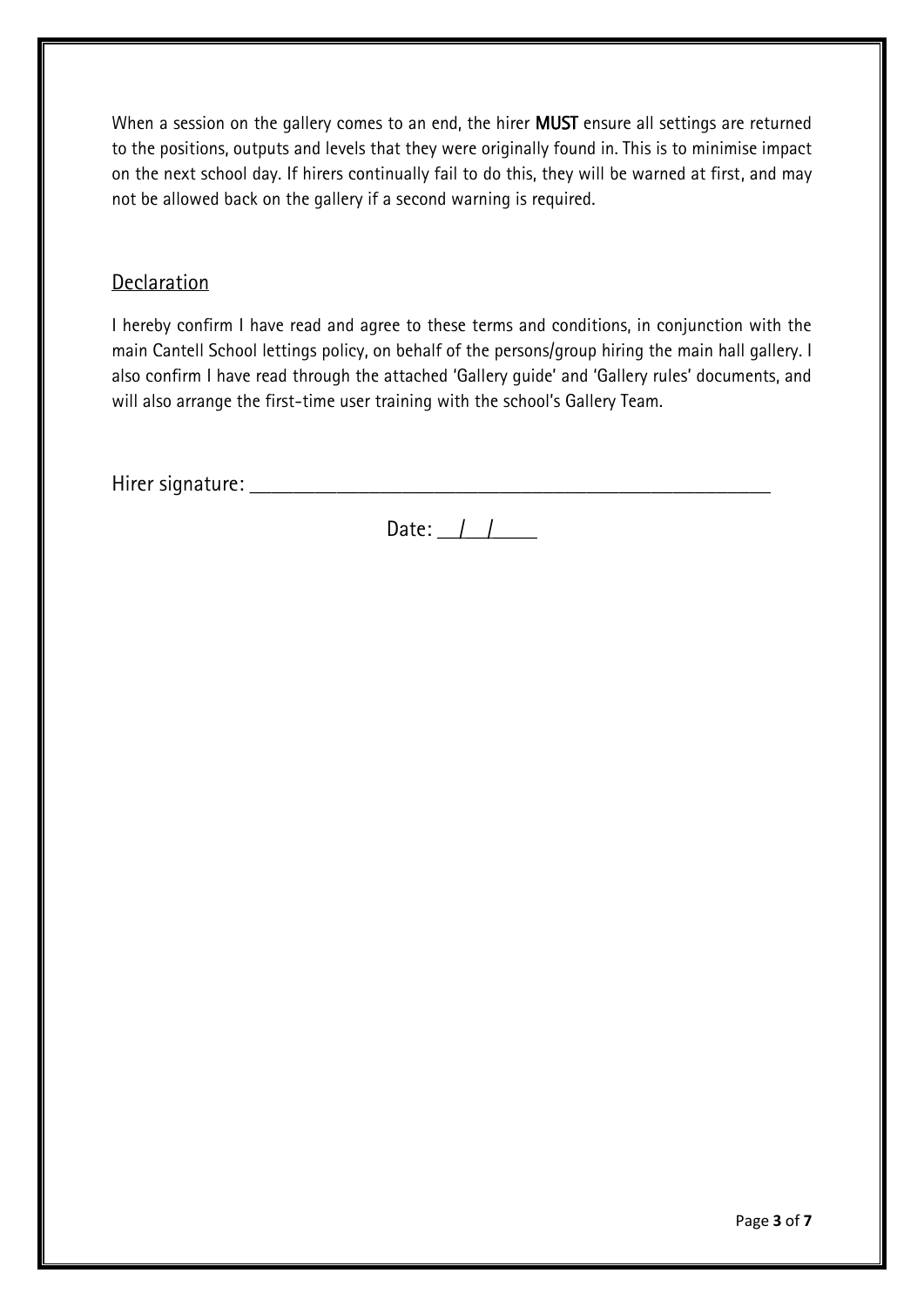

For staff and authorised visitors:

- You MUST ensure all cables, dials and other equipment REMAIN in their current positions. There is no need for any of this to be repositioned. If you are unsure as to how to use any of the equipment please either contact the IT team on ext. 343 or via email at itsupport@cantell.co.uk.
- If you need to adjust any settings on the gallery, you MUST return these settings to the default positions that you found them in.
- This area MUST be kept clean and tidy like any other part of the school. Please do not leave any items on the gallery, and dispose of your rubbish correctly.
- Food and drink should not be consumed on the gallery, in order to avoid any accidents with the equipment.
- For fire safety reasons, please do not leave bags, coats or any other items in the middle of the gangway on the gallery. You can leave items under the desk with the lighting computer or at the ends of the gangway, ensuring that doorways are also kept clear.
- $\bullet$  Items such as the slideshow 'clicker', the projector remote, microphones etc. DO NOT need to leave the hall/gallery. Once used these items should be returned to the middle shelf on the gallery desk.

Thank you for your co-operation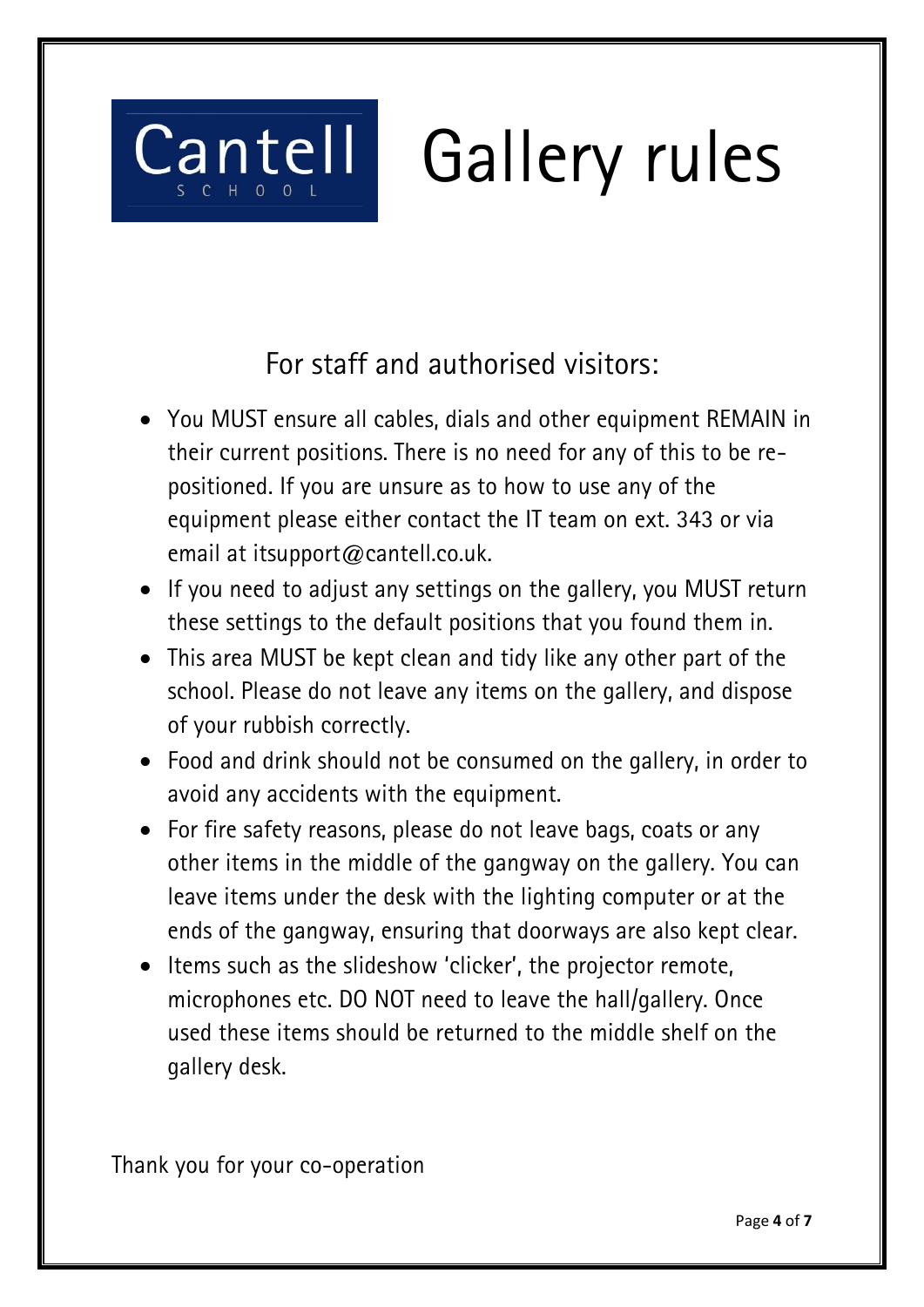

## Gallery guide

The Cantell School gallery is the support area for audio/visual productions in the main hall. During the school day it supports assemblies, break & lunch times and meetings, as well as being hired by authorised visitors.

Please familiarise yourself with the Gallery rules before using any of the equipment.

The gallery has three computers, the video computer (far left monitor), the music computer (centre monitor), and the lighting computer (far right monitor). Should you require access to these machines please ensure you have spoken to a member of staff beforehand to get login details. The central mixing desk controls the various sound levels for the variety of inputs on the gallery. More details on the mixing desk can be found below.

All cables on the desk are to be left *untouched at all times*. Each input has a designated channel, and there should therefore be no need to alter any cables. If you believe you have an additional need please see a member of staff. Any levels changed must be restored to these defaults after use.

#### The mixing desk



To turn on the mixing desk simply press the black button at the back on the console.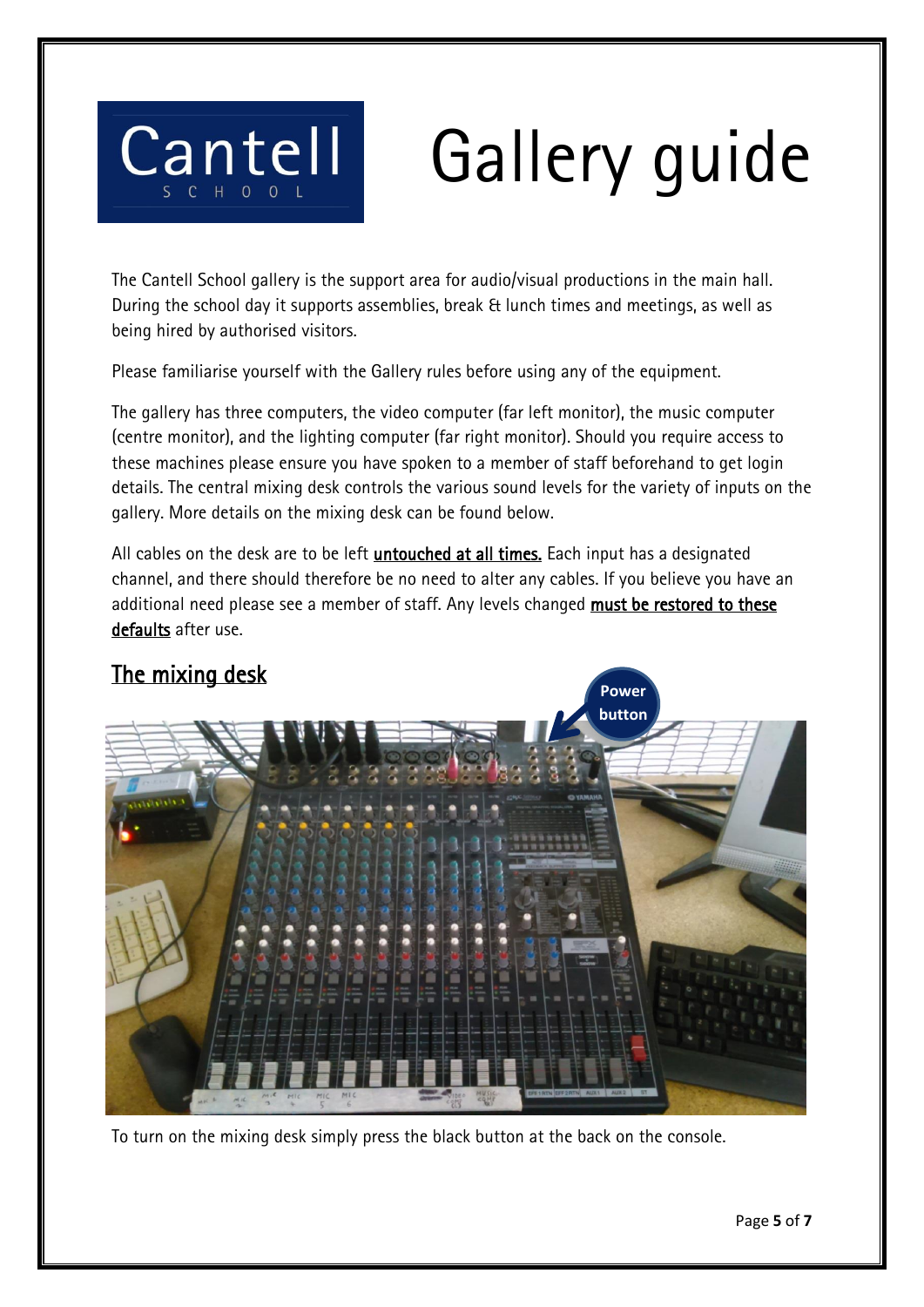

|         | $1 -$ Mic 1   | To use the microphones, first turn them on using the small on/off button at the end of                                                                                                                                        |
|---------|---------------|-------------------------------------------------------------------------------------------------------------------------------------------------------------------------------------------------------------------------------|
|         | $2 -$ Mic $2$ | the microphone. A frequency will display on the microphone – using the consoles on the                                                                                                                                        |
|         | $3 -$ Mic $3$ | middle shelf of the gallery desk match this frequency on the receiver. To do this, press                                                                                                                                      |
|         | $4-$ Mic $4-$ | the 'set' button on the receiver, scroll down to 'tune' and select the correct frequency.                                                                                                                                     |
|         | 5- Mic 5      | Click 'set' and scroll to 'exit'. The number on the receiver you are using corresponds to<br>the microphone you are using i.e.: receiver $1 =$ Mic1. Once the frequencies are matched<br>use the slider to adjust the volume. |
|         | 6- Mic 6      |                                                                                                                                                                                                                               |
| $7 - -$ |               |                                                                                                                                                                                                                               |
| $8 - -$ |               |                                                                                                                                                                                                                               |
|         |               |                                                                                                                                                                                                                               |

 $9 - -$ 

10-Video comp 11-Music comp  $12 - -$ 

To use either the video or music computer just power them up in the usual way, all connections are permanent. You should hear your output as soon as it begins to play. Use the slider to adjust volume.

Ensure that the power button (the large grey square above the slider) is on for your chosen channel. An orange light will glow next to the channel when it is on. The smaller green signal light below should glow whenever there is sound output. If the red 'peak' light is flashing then you have the slider and/or master volume up too high, please turn this down.

The smaller grey button below these lights is the 'PFL'. Please leave these turned on as they monitor levels and volume.

The grey sliders are to control the respective channel volume, the level you will require will vary according to the source volume i.e. if you are playing a video or music etc. Use these in conjunction with the red slider on the far right which adjusts the master volume for all channels.

As a default the master volume should be on -10 and all grey sliders turned right down.